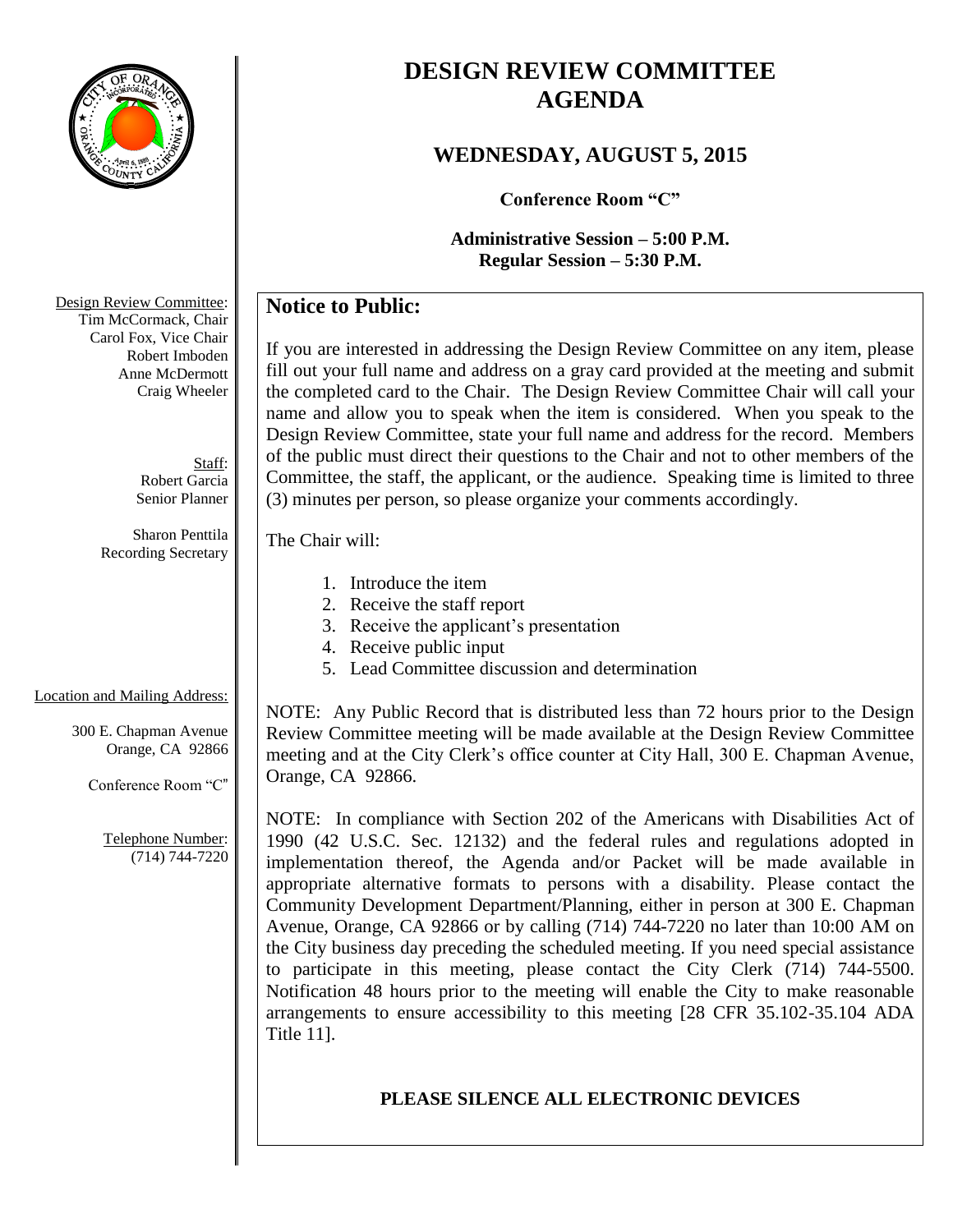The Committee holds an Administrative Session to receive general information from the staff and to conduct an initial review of Minutes of prior meetings. The Session is open to the public; however, no public testimony is taken and no decisions are made. Following the Administrative Session, the Regular Session will begin at 5:30 p.m.

- 1. Review of Agenda
- 2. Policy/Procedural Information
- 3. Review of Minutes: July 15, 2015

### **Regular Session - 5:30 P.M.**

CALL TO ORDER:

ROLL CALL:

### PUBLIC PARTICIPATION:

Opportunity for members of the public to address the Design Review Committee on matters not listed on the Agenda.

CONSENT ITEMS:

(1) APPROVAL OF MINUTES: July 15, 2015

All matters that are listed above as Consent Items are considered to be routine by the Design Review Committee and will be enacted by one motion. There will be no separate discussion of said items unless members of the Design Review Committee, staff, or the public request specific items to be removed from the Consent Items for separate action.

### AGENDA ITEMS:

Continued Items:

- (2) DRC No. 4734-14 –Eleven 10 West (Final Design)
	- A condition of the June 2, 2014 Planning Commission approval requires the applicant return to the DRC for review and approval of the final plans and colors among other details. The project consists of a 5-level, approximately 226,511 square-foot residential building containing 260 units with a maximum building height of 63 feet, 6 inches. The project building would be designed around three interior courtyards, one of which would contain a pool.
	- 1110 W. Town and Country Road
	- Staff Contact: Robert Garcia, 714-744-7231
	- DRC Action: Final Approval